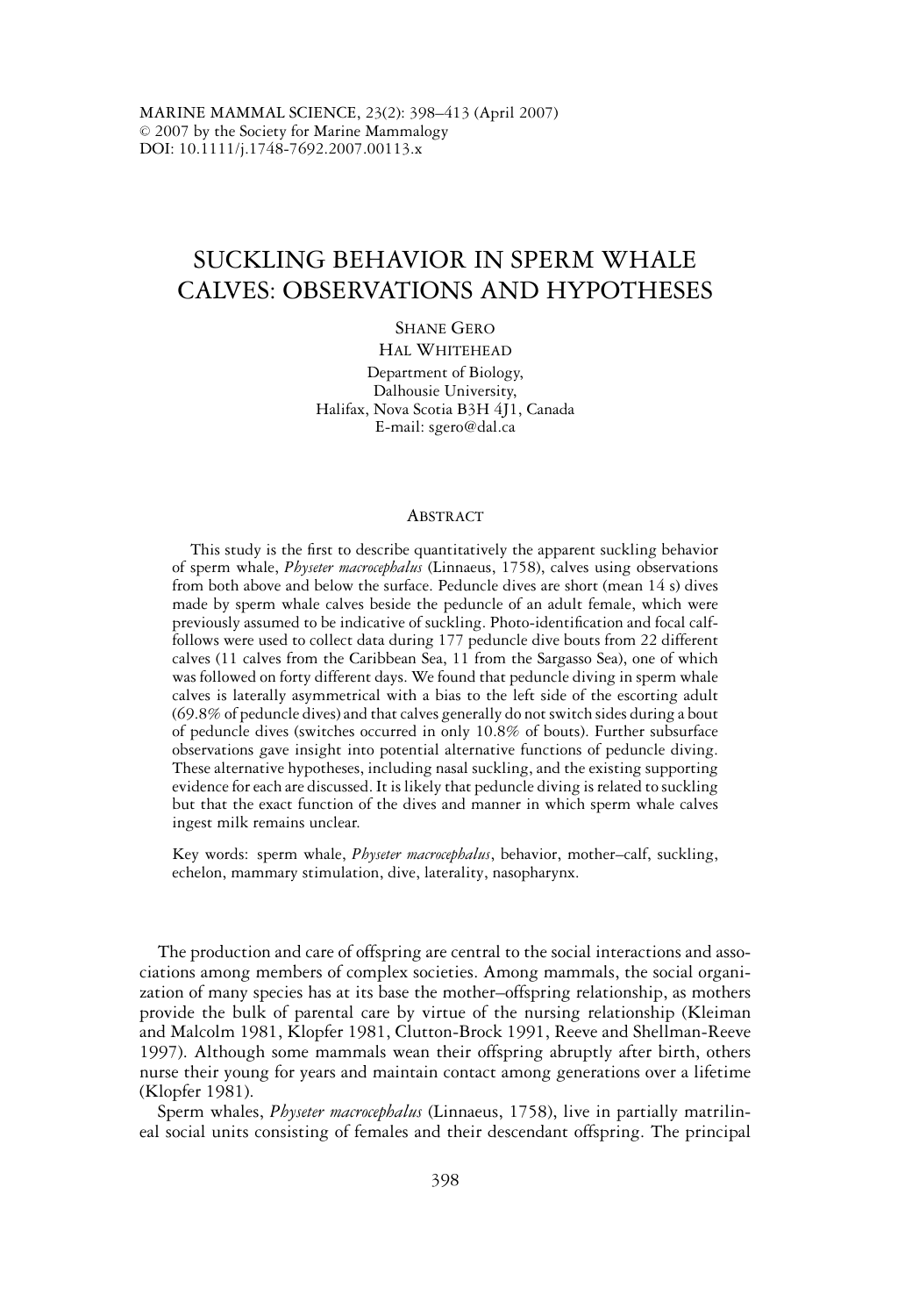function of these units seems to be to provide protection for calves while mothers make lengthy foraging dives at depth (Best *et al*. 1984, Gordon 1987, Arnbom and Whitehead 1989, Whitehead 1996). Much of our knowledge about social units of sperm whales has been derived from studies that focus on mothers and their adult associates. Detailed studies of the other half of the mother–offspring unit, the calf, are lacking (Whitehead 2003).

Three important behaviors must be performed on a daily basis by sperm whale calves: breathing, swimming, and suckling. As Whitehead (2003) pointed out, calves do not have difficulty breathing even immediately after birth but are unable to make prolonged dives with older individuals in the social unit. Quite soon after birth, sperm whale calves are proficient swimmers (Weilgart and Whitehead 1986) and manage to keep up with the foraging adults below presumably by following their echolocation clicks (Gordon 1987). Suckling is more of an enigma. The predominantly accepted theory, which is supported by both nineteenth-century whalers and brief modern observations by snorkellers, suggests that the nipple is held in the gape of the calf's jaw when the calf dives subsurface and rolls under the adult female's underbelly (Beale 1839, Best *et al*. 1984, Gordon 1991*a*). However, Best *et al*. (1984) cite an observation by Bennett (1840) who describes an adult female rolling onto her side with her pectoral fin above water and a calf suckling from the exposed nipple with its blowhole above water.

Previous work (Gordon 1987, Gordon *et al*. 1998) assumed that suckling was occurring based on above-water observations of repeated short dives underneath the peduncle of an escort, referred to here as peduncle diving. Gordon (1987) makes a point of stating that such behavioral observations must be treated with caution as one is unable to determine if milk is being transferred while the calf is below the surface. Cameron *et al*. (1999) showed that there was no relationship between behavioral observations of suckling and milk or energy intake in horses (*Equus caballus*). As such, we support precaution when interpreting the functional relationship between observable surface behaviors and those occurring subsurface and do not assume that suckling is occurring when peduncle diving is observed. Given the lack of clear descriptions of calf behavior and, in particular, behaviors relating to suckling, this study was undertaken to describe calf behavior in detail and to act as a basis from which to develop a more complete ethogram of infant sperm whale behavior.

#### **METHODS**

# *Field Methods*

Groups of female and immature sperm whales were located and followed both acoustically, using a directional and towed hydrophone, and visually, by observers on a dedicated 13-m auxiliary sailing vessel (Whitehead and Gordon 1986). Fieldwork was split between two sites. The first (5 May–20 June 2004; 38 d effort) was located in the Sargasso Sea. The 2005 fieldwork (14 January–13 April 2005; 58 d effort) was completed in the Caribbean Sea off the leeward shore of Dominica in an area that covered approximately 2,000  $km^2$  along the entire west (leeward) coast of the island, in waters sheltered from the trade winds.

During daylight hours, individuals resting at the surface were approached and photographs of calf dorsal fins were taken from alongside the animals for individual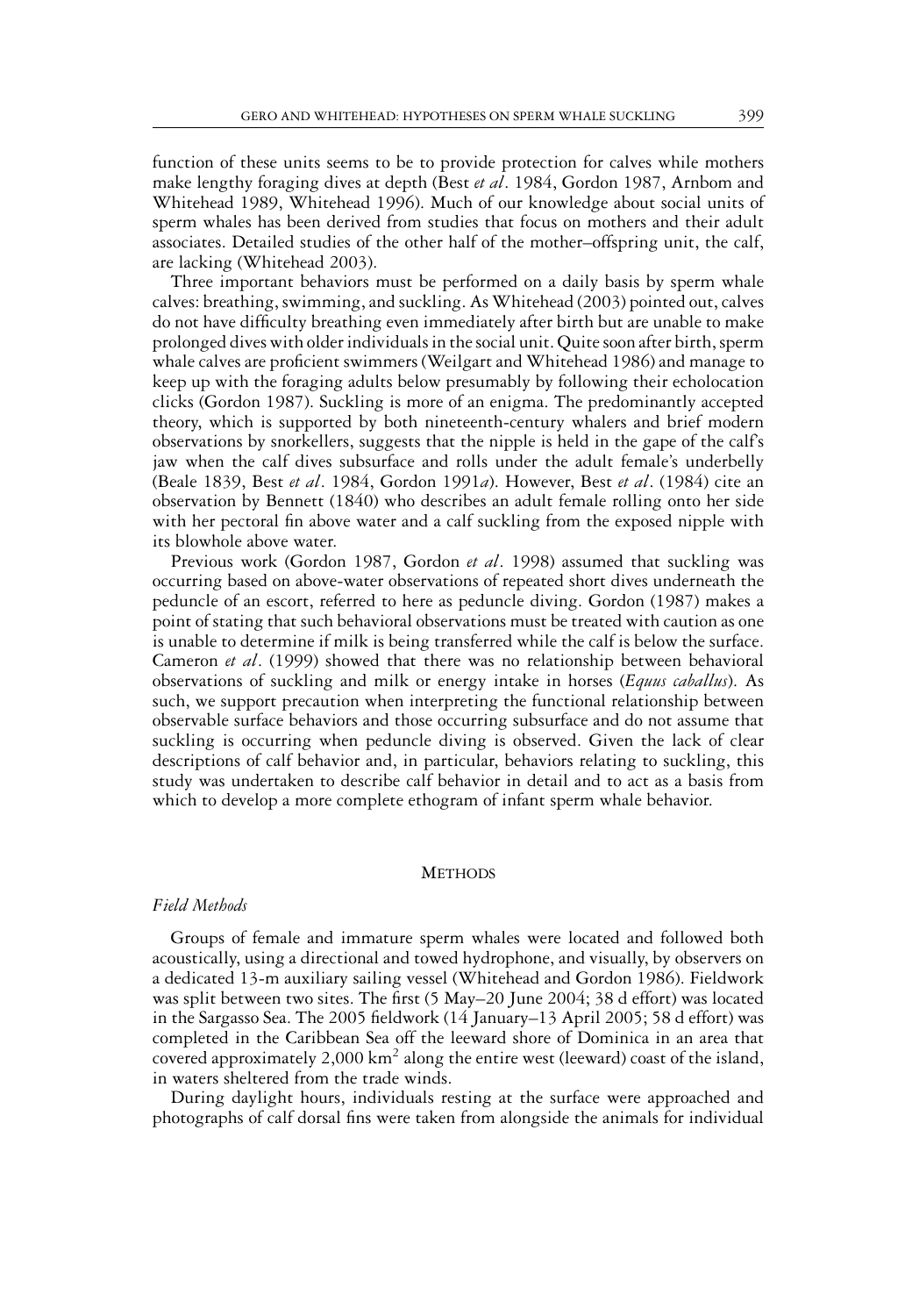identification purposes. During the 2004 field season, photographs were taken using a Canon EOS Elan II SLR camera with a Canon EF fixed 300-mm lens and Ilford HP5 400 black and white film. For the 2005 field season, a Canon D10 digital SLR base was used. Digital pictures were taken in full color at a resolution of 3,072  $\times$  2,048 pixels and were saved in JPEG format. Slough skin samples, for genetic determination of sex, were collected in the slicks of individuals after identification (Whitehead et al. 1990, Bérubé and Palsbøll 1996).

#### *Focal-Calf Follows*

Focal-animal follows (Altmann 1974, Mann 1999) conducted on calves were completed within the larger group-follow of the entire sperm whale group (Whitehead 2004). Behavioral data were collected using continuous sampling for all calf behaviors, including peduncle dives (Altmann 1974, Mann 1999). As in Cowie *et al*. (1951), we use"suckling" to refer to the behavior of a calf whose aim is to ingest milk from an adult female, whatever those actions may be. A "bout" of peduncle dives is defined as a series of peduncle dives that began at the first observed peduncle dive when the dorsal fin disappeared beneath the surface and that ended when the calf stopped making peduncle dives, swam away from the escort at the surface, or if the escort started a fluke-up foraging dive. Bouts of peduncle dives were timed using a digital stopwatch. Both the duration of each dive within the bout and the surface interval between dives were recorded. The side of the escort on which the calf was located while at the surface between peduncle dives (referred to as "dive side") was also recorded, as well as any switches in the dive side during a bout. When possible, peduncle dives were observed underwater by a snorkeller swimming alongside of the whales within 10 m of the calf.

# *Analyses*

*Identifications*—As young calves rarely lift their flukes, these animals were individually identified using the shape of their dorsal fin and distinct markings on their dorsal fin and body. A quality rating (*Q*) between 1 and 5 was designated to each photograph, where 1 indicated a very poor photograph, and 5 indicated a very high quality photograph (Arnbom 1987, Dufault and Whitehead 1993). We used similar criteria (focus, exposure, angle of dorsal fin relative to the negative plane, percent of the dorsal fin not submerged, and the proportion of the frame filled by the dorsal fin) to assign a quality rating to the calf dorsal fin photographs as those used to assign quality ratings to fluke pictures used to identify adult sperm whales in previous studies (Arnbom 1987, Dufault and Whitehead 1993). Only pictures with a *Q* ≥ 3 were used for the analyses. The best picture for each individual within each encounter was assigned an identification number then matched among encounters by eye.

*Dive side*—The records for a bout were classified into one of two categories based on whether or not all observed dives within a bout were completed on one side of the adult escort ("consistent") or if the calf switched sides during the bout ("switch"). Dive side was compared within and between bouts for a given individual, as was the frequency of switches. Only calves in which dive side for three or more bouts was recorded were included in these analyses (*n* = 6 for each study area). Finally, a *t*-test was used to compare the mean duration of peduncle dives on left and right sides.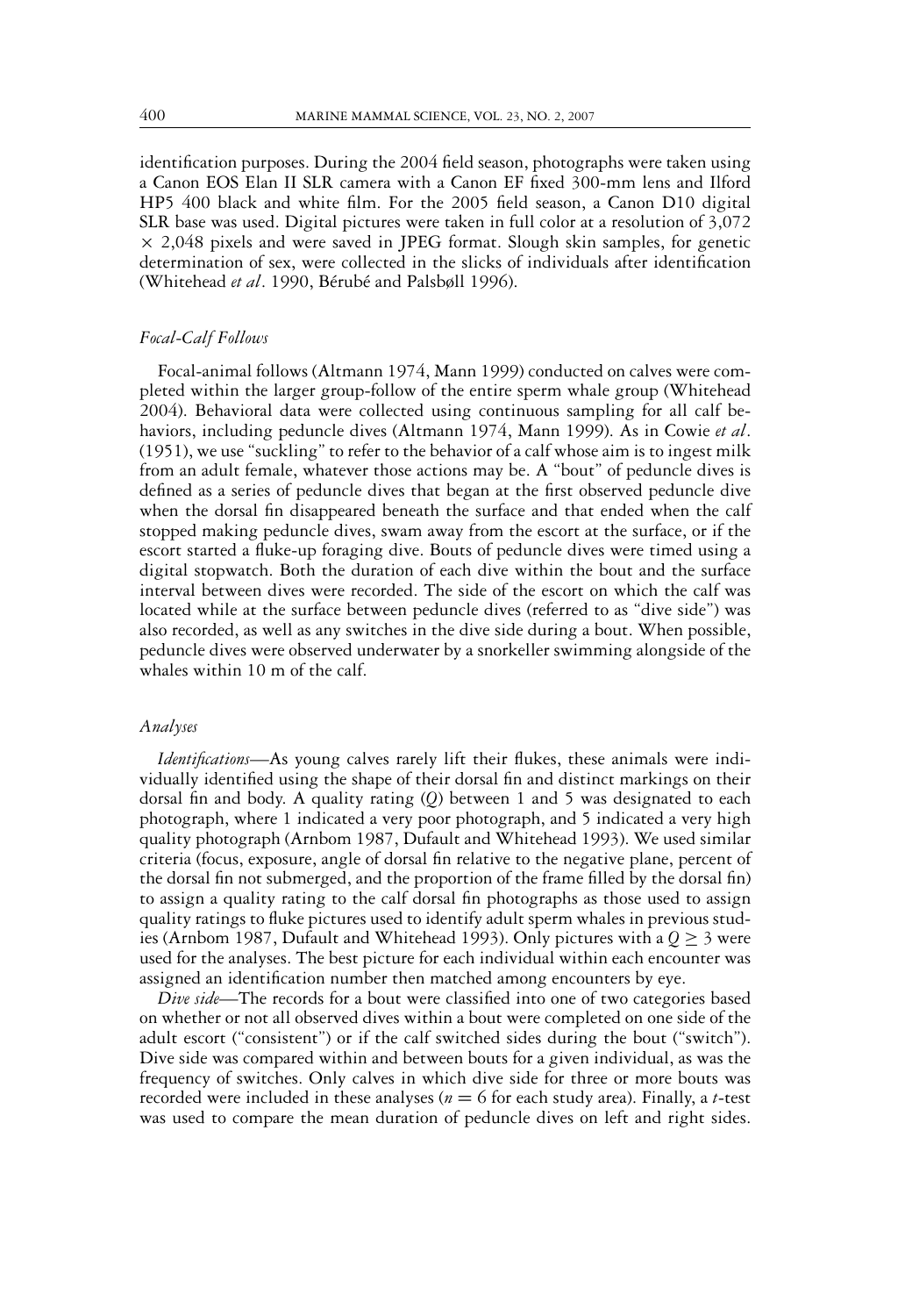Dives from all individuals for which dive times and side were recorded were included in the *t*-test.

#### RESULTS

Data were collected from 177 bouts from 22 different calves (11 from the Caribbean Sea, 11 from the Sargasso Sea). Of those, only 23 were considered complete bouts, such that we observed them from when the calf surfaced, began to peduncle dive, and either the calf stopped diving or, as in most cases, the adult began a fluke-up dive. On average, complete bouts were 24.4 dives long (range  $19-31$  SD =  $3.44$ ) and had a mean duration of 5.7 min (range  $3.5-8.2$  SD = 1.14).

Encounters in the Caribbean Sea were dominated by the continuous presence of one particular social unit, "The Group of Seven" (GOS), which consisted of five adult females, one juvenile male (about 8.8 m long from acoustic measurement, Gordon 1991*b*), and one male calf (4.5 m, ∼3 mo old; length estimated using photographs with a fixed focal length from the crow's nest on the mast of the sailing vessel, age based on a growth curve from fig. 10 of Best *et al*. 1984). Sexes of these individuals were determined by an ongoing genetic analysis.<sup>1</sup> The GOS was encountered on  $40$ different days over a 54-d period.

#### *Underwater Observations*

Underwater observations of peduncle diving by the GOS male calf were made for a total of twelve bouts (totaling 173 dives), all with the same adult escort, its mother (confirmed by genetic relatedness).<sup>1</sup> The same behavior was observed during all dives observed underwater. The calf arched down without rolling onto its side; remaining somewhat parallel to its mother and in an upright position, the calf moved its head under the belly of its mother and pressed its blowhole to the escort's genital area (Fig. 1). The calf remained in this position for a few seconds and then turned away and surfaced. This behavior would be repeated every peduncle dive until the end of the bout or observations. If the mother fluked-up at the end of the bout, the calf generally dove in parallel with the mother, and no attempts to suckle were made while descending. The entire bout of peduncle dives was accomplished while slowly moving forward at about 2–3 km/h. In no cases was the calf observed attempting to place its mouth near the underbelly of the mother. The same behavior was recorded during the one bout of peduncle dives performed by the only other calf observed underwater.

#### *Dive Duration*

We recorded dive durations for 981 peduncle dives, the vast majority of which were recorded while in the Caribbean Sea (95%). Of the 940 dives timed in the Caribbean, 712 or 76% were from the GOS calf 5703. Calves with smaller samples ( $>7$  dives) from both the Caribbean ( $n = 7$ ) and Sargasso Sea ( $n = 4$ ) were used to compare and contrast results obtained from the GOS calf (Table 1).

<sup>1</sup> Personal communication from D. Engelhaupt, Department of Biological Sciences, University of Durham, England, P. O. Box. 197, Picton, New Zealand, 10 April 2006.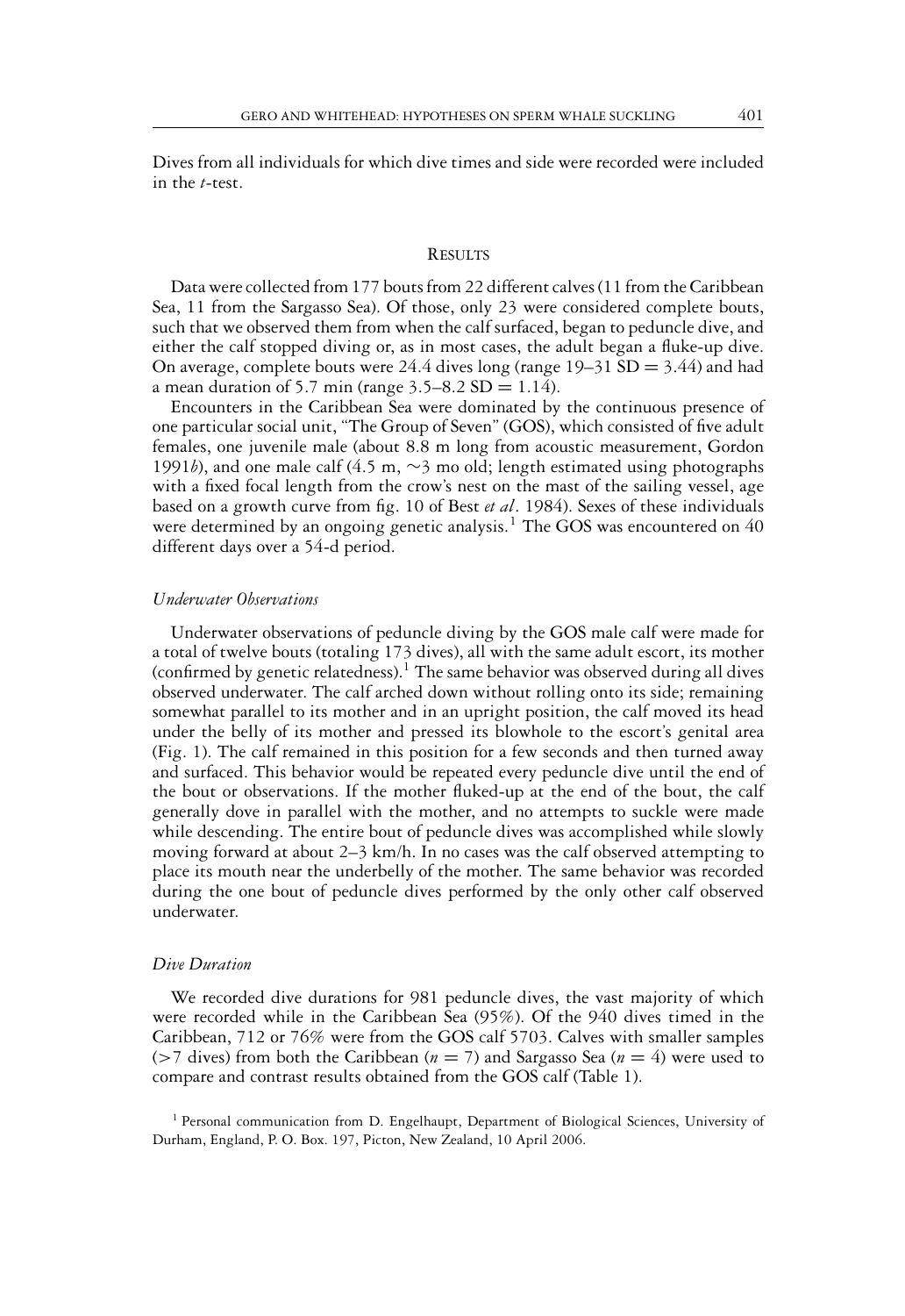

*Figure 1.* Underwater photograph of the general position taken by the calf while making "nasal suckling" attempts. Inset shows GOS calf pressing its blowhole to its mother's underbelly.

Pooling across all individuals in both study areas, the average duration of a sperm whale peduncle dive was  $14.2$  s (SD = 6.50). Excluding the large sample obtained from the GOS calf resulted in a similar mean of 13.8 s  $(SD = 8.74)$ .

Intervals between dives had a mean duration of 5.18 s  $(SD = 2.95)$  and varied between 1.3 and 33.6 s. Calves generally took one or two breaths between peduncle dives. The bimodal distribution of dive intervals reflects this bimodal breathing pattern (Fig. 2).

# *Dive Side*

During the great majority of bouts ( $n = 124$  of 139 or 89.2%), dive side was consistent throughout the bout. One would expect that if the side on which calves made peduncle dives was random, the percentages of bouts on each side would be equal (50%:50%). Most bouts of peduncle dives observed took place entirely on the left side of the escort (69.8%), with relatively fewer occurring entirely on the right side (19.4%). When the large amount of data from calf 5703 were excluded, percentages were closer to what one would expect as random but still biased towards the left side (52.7% left; 33.3% right). Calf 5703 showed a clear preference for making peduncle dives on the left side of the escort, as did calves 5725, 4001, 3002, 3016, and 3005. Two calves showed a preference for the right side (5701 and 5862; Table 2).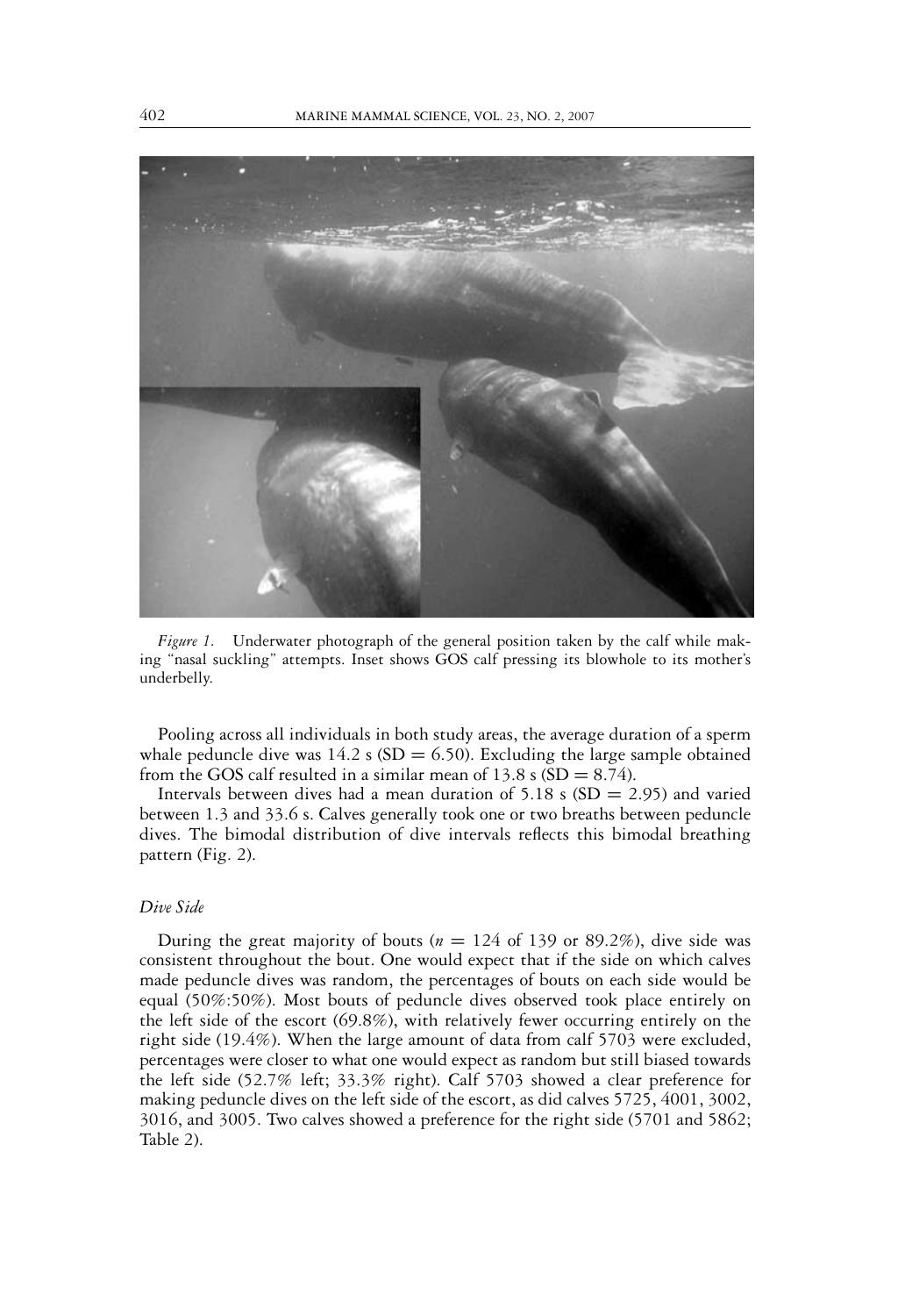| Study area | Calf ID         | $\boldsymbol{n}$ | Mean (SD)    | Range         |
|------------|-----------------|------------------|--------------|---------------|
| Caribbean  | 5703            | 712              | 14.4 (5.41)  | $1.9 - 97.5$  |
|            | 5725            | 74               | 10.0 (1.89)  | $7.1 - 15.1$  |
|            | 5701            | 53               | 10.3 (1.72)  | $5.9 - 14.4$  |
|            | 4001            | 41               | 12.5(3.05)   | $8.0 - 20.6$  |
|            | 5719            | 19               | 14.4(2.75)   | $10.7 - 21.4$ |
|            | 4002            | 13               | 23.3(15.5)   | $10.0 - 62.2$ |
|            | 4003            | 12               | 18.5 (6.12)  | $11.9 - 30.3$ |
|            | 5718            | 9                | 11.8(1.85)   | $8.8 - 14.7$  |
|            | All individuals | 933              | 13.9 (5.52)  | $1.9 - 97.5$  |
|            | All except 5703 | 221              | 12.3 (5.58)  | $5.9 - 62.2$  |
| Sargasso   | 5862            | 20               | 17.1 (16.83) | $10.3 - 87.6$ |
|            | 3016            | 12               | 30.4 (17.87) | $14.2 - 65.1$ |
|            | 3012            | 9                | 20.8 (1.39)  | $18.5 - 23.0$ |
|            | 5800            | 7                | 15.8(3.53)   | $11.1 - 21.2$ |
|            | All individuals | 48               | 20.1 (15.54) | $3.3 - 87.6$  |
| Both       | All individuals | 981              | 14.2(6.50)   | $1.9 - 97.5$  |
|            | All except 5703 | 269              | 13.8 (8.74)  | $5.9 - 87.6$  |

*Table 1.* Mean dive durations for all sperm whale calves from both the Caribbean and Sargasso Seas. "*n*" is the number of dives recorded.

Switching sides during a bout of peduncle dives was rare, accounting for 10.8% of all bouts (14% when excluding calf 5703). None of the animals included in this analysis switched sides more than once per bout (Table 2). We did observe one calf in the Caribbean who switched from the left side to the right and then back within a single bout, but this animal was excluded from this analysis because it was identified only once.

The mean dive duration of all left side dives was  $14.2$  s (SD = 6.34) and the mean dive on the right side was  $14.0$  s (SD = 7.77) in length. A *t*-test indicated that there was no difference in mean dive duration between sides ( $t = 0.441$ , df = 290.1,  $P =$ 0.682).



*Figure 2.* Histogram of surface interval between peduncle dives in seconds. The bimodal distribution is explained by intervals in which sperm whale calves took one or two breaths.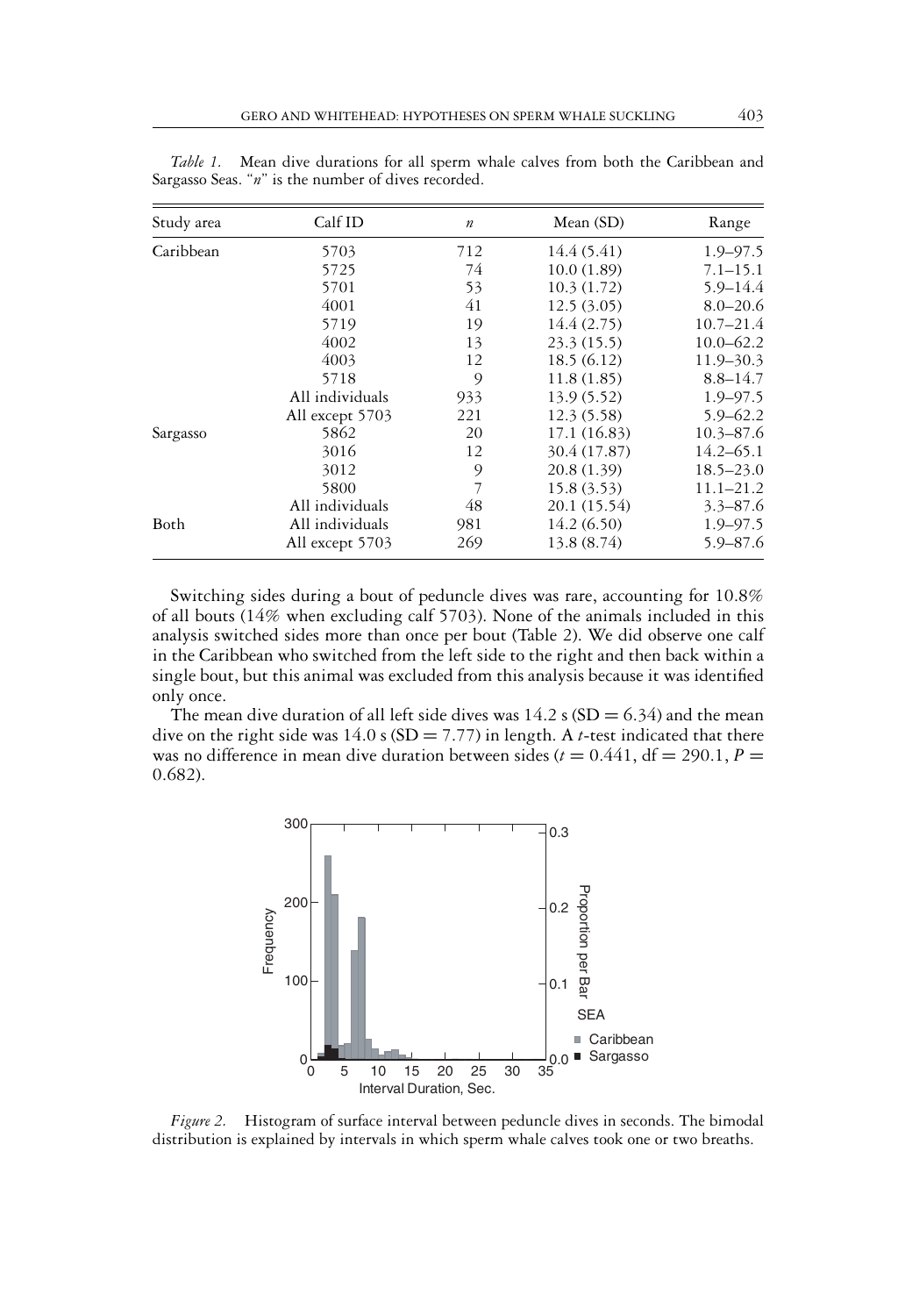| ndividual.  | Table 2. Proportion of p                                                                                                                                        |                 |             |                         | hat were consistent or switch and |          | corresponding side: "         | is the number                 | bserved               |
|-------------|-----------------------------------------------------------------------------------------------------------------------------------------------------------------|-----------------|-------------|-------------------------|-----------------------------------|----------|-------------------------------|-------------------------------|-----------------------|
| udy area    | $Caif$ ID                                                                                                                                                       | z               | % Consisten | $\%$<br><br>Left        | $\%$ Right                        | % Switch | $\%$ Left $\rightarrow$ right | $\%$ Right $\rightarrow$ left | $\geq$ 1 switc<br>sk. |
| Caribbean   |                                                                                                                                                                 |                 |             |                         |                                   |          |                               |                               |                       |
|             |                                                                                                                                                                 | $\frac{82}{13}$ |             |                         |                                   |          |                               |                               |                       |
|             |                                                                                                                                                                 |                 |             |                         |                                   |          |                               |                               |                       |
|             |                                                                                                                                                                 |                 |             |                         |                                   |          |                               |                               |                       |
|             |                                                                                                                                                                 |                 |             |                         |                                   |          |                               |                               |                       |
|             | $\begin{array}{l} 5703\\ 5725\\ 5701\\ 4002\\ 4001\\ 7718\\ 5718\\ 718\\ 8.11\\ 21\\ 3012\\ 718\\ 3002\\ 3003\\ 3008\\ 500\\ 500\\ 500\\ 41\\ 41\\ \end{array}$ |                 |             | 8230080 148800888008877 |                                   |          |                               |                               |                       |
|             |                                                                                                                                                                 |                 |             |                         |                                   |          |                               |                               |                       |
|             | 703                                                                                                                                                             | $16 \cancel{2}$ |             |                         |                                   |          |                               |                               |                       |
| Sargasso    |                                                                                                                                                                 |                 |             |                         |                                   |          |                               |                               |                       |
|             |                                                                                                                                                                 |                 |             |                         |                                   |          |                               |                               |                       |
|             |                                                                                                                                                                 |                 |             |                         |                                   |          |                               | $\circ$                       |                       |
|             |                                                                                                                                                                 |                 |             |                         |                                   |          |                               |                               |                       |
|             |                                                                                                                                                                 |                 |             |                         |                                   |          |                               | 00043                         |                       |
|             |                                                                                                                                                                 |                 |             |                         |                                   |          |                               |                               |                       |
|             |                                                                                                                                                                 |                 |             |                         |                                   |          |                               |                               |                       |
| <b>Both</b> |                                                                                                                                                                 | 5957            |             |                         |                                   |          |                               |                               |                       |
|             | 703<br>7<br>Excluding 5.                                                                                                                                        |                 |             |                         |                                   |          |                               |                               |                       |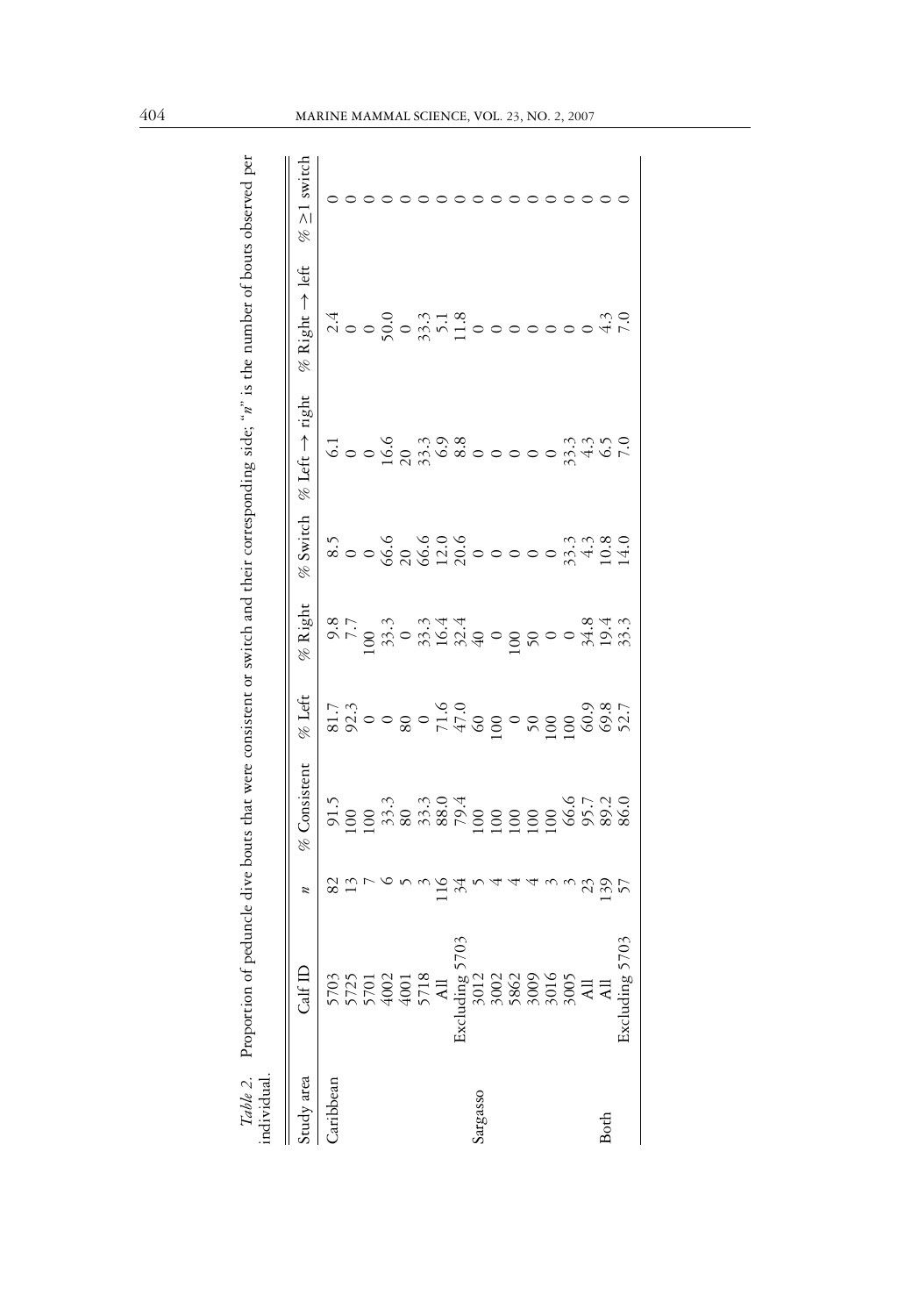#### **DISCUSSION**

Cetaceans spend the majority of their time underwater where it is difficult for researchers to observe their behavior. As a result, detailed observations and data on complex subsurface behaviors are either incomplete or lacking. In an attempt to accommodate, biologists often consciously or unconsciously make assumptions about the function of certain behaviors based on observations of the whales at the surface, and the occurrence of observable surface behaviors are often used as proxies for specific behaviors presumably being performed subsurface (Whitehead and Dufault 1999).

Sperm whale calves have long thought to be suckling when performing a commonly observed surface behavior of repeated, short dives alongside an adult escort (Beale 1839; Best *et al*. 1984; Gordon 1987, 1991*a*; Gordon *et al*. 1998). Although similar assumptions have been made with regards to humpback whale (*Megaptera novaeangliae*) suckling (Clapham and Mayo 1987), our recent underwater observations of sperm whale calves performing this behavior question the validity of these assumptions. During repeated underwater observations made by a snorkeller, we did not observe a single apparent suckling dive during which the calf attempted to make oral contact with the mother's nipple. This begs the question, does the surface behavior of many short dives beneath the peduncle of an escorting adult, described in Gordon (1987), generally indicate suckling? Here, we discuss alternative hypotheses for the function of the repeated, short dives beside adult escorts and explore alternatives to the manner in which sperm whale calves could ingest milk.

At this juncture, it is important to make clear three points of terminology before beginning our discussion:

- (1) Gordon *et al*. (1998) defined suckling attempts as repeated short dives beneath the peduncle of an adult whale but pointed out that it was not always possible to determine if calves were receiving milk. Here, we refer to this observable surface behavior performed by the calf as "peduncle diving" and do not assume that it is an action related to suckling or that suckling is occurring.
- (2) As in Cowie *et al*. (1951), we use "suckling" to refer to the behavior of a calf whose aim is to ingest milk from an adult female, whatever those actions may be.
- (3) A "bout" of peduncle dives is defined as a series of peduncle dives that began at the first observed peduncle dive when the dorsal fin disappeared beneath the surface, and that ended when the calf stopped making peduncle dives, swam away from the escort at the surface, or if the escort started a fluke-up foraging dive.

To begin the discussion of the function of peduncle diving, let us first assume that the peduncle diving is not related to suckling. If this were the case, what we observed was a different behavior having a different function. One reasonable explanation is that the calf may have been attempting to maintain some form of echelon or infant position as described in bottlenose dolphins, *Tursiops* spp. (Reid *et al*. 1995, Gubbins *et al*. 1999, Mann and Smuts 1999). By peduncle diving, calves may facilitate swimming by positioning itself under its escort to reduce drag (Norris and Prescott 1961, Mann and Smuts 1999). However, if the purpose of echelon or infant position is to reduce the amount of energy spent by the calf, why do sperm whale calves frequently (every  $\sim$ 14 s) surface during peduncle diving and spend only a few seconds at a time in the preferred position? This is likely more energetically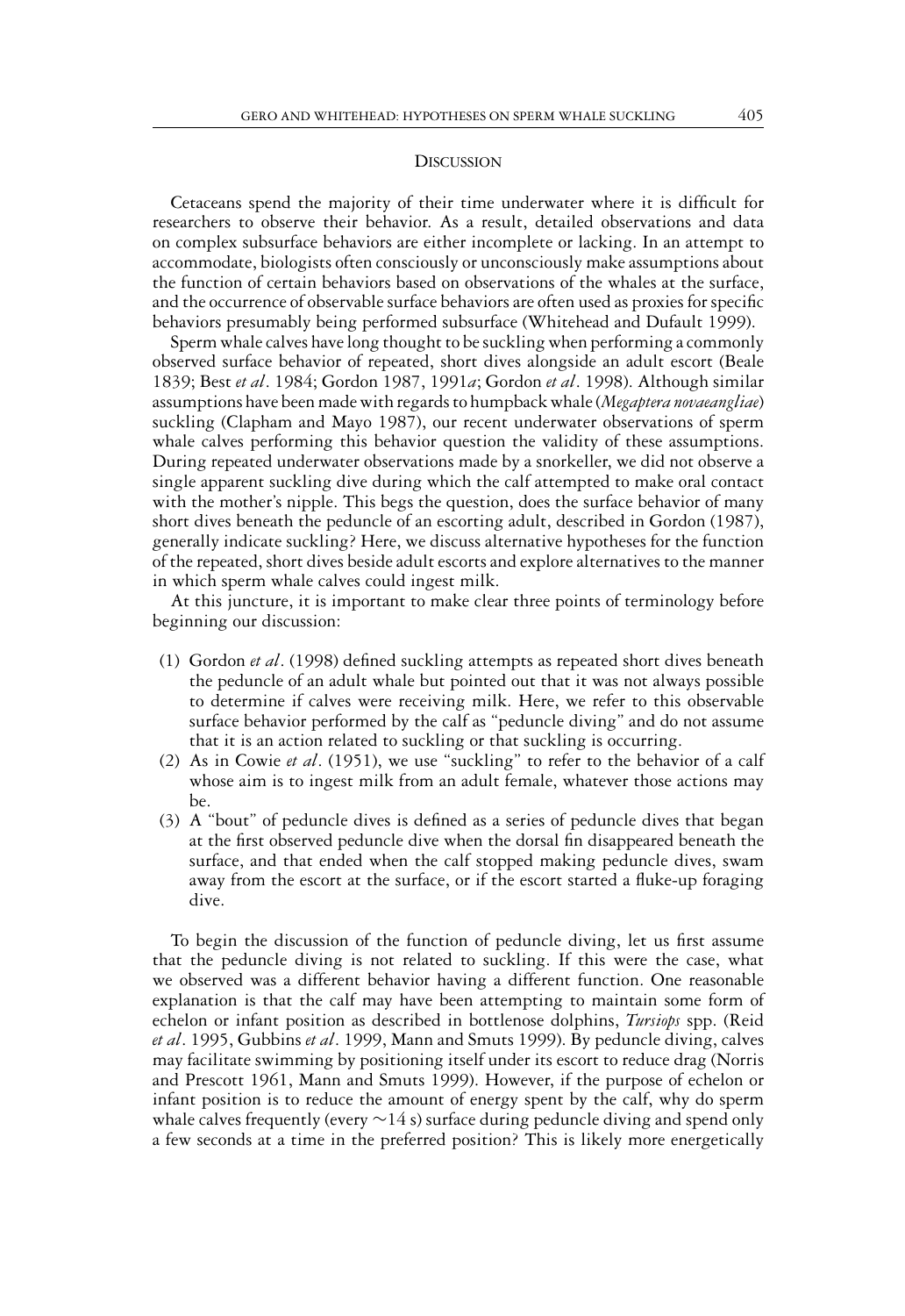expensive than simply swimming beside of the escort, as seen in bottlenose dolphins (Mann and Smuts 1999).

Other evidence suggests that peduncle dives are related to suckling. As mammals, suckling must occur for sperm whale calves to survive. Peduncle diving behavior is the only behavior currently described for sperm whales that is performed solely by animals within the size range  $\left( \langle 7.6 \rangle \right)$  of unweaned animals (see Best 1974). Additionally, the social evidence that peduncle diving occurs mostly with one particular adult and occasionally with other females suggests that calves are suckling primarily from their mothers and occasionally from allomothers (Gordon 1987, Gero 2005). For the GOS calf, peduncle diving was only observed with its mother; although the calf was observed escorted by other adult females on many occasions (Gero 2005). These points all support Gordon's (1987) assumption that repeated peduncle dives alongside an adult escort are generally indicative of suckling behavior and that the commonly held assumption is valid.

Nonetheless, we found a complete lack of underwater observations of attempts to make oral contact with the escort's nipples by a particular calf observed over several days. This suggests that it is Best and colleagues' (1984) assumption about the manner in which the sperm whale calves suckle that needs to be examined.

If we assume that Best *et al*. (1984) were correct in that sperm whale calves suckle by holding their mother's nipple in the gape of their jaw, there might be a number of reasons why this particular calf was making unsuccessful suckling attempts. The most likely explanation is that the calf might have been attempting to initiate suckling by stimulating the female using a behavior similar to the mammary bump observed in Atlantic spotted dolphins, *Stenella frontalis* (Miles and Herzing 2003), bottlenose dolphins (Peddemors *et al*. 1992), and killer whales, *Orcinus orca* (Asper *et al*. 1988), but was not succeeding. Stimulating the mother to induce the let-down of milk is common among ungulates (reviewed in Lent 1974) and elephants (Langbauer 2000), a species with many social and ecological similarities to sperm whales (Weilgart *et al*. 1996, Whitehead 2003).

The calf may use this mammary bumping behavior to induce milk let-down, while milk transfer may be occurring out of sight of the observers, either at depth or at night when it is impossible to observe. Based on studies of other cetacean species [bottlenose dolphins: McBride and Kritzler (1951), Eastcostt and Dickinson (1987); belugas (*Delphinapterus leucas*): Drinnan and Sadleir (1981), Russell *et al*. (1997); common dolphins (*Dephinus delphis*): Logan and Robson (1971); and Commerson's dolphins (*Cephalorhynchus commersonii*): Joseph *et al*. (1987)], which suggest that many small cetacean calves suckle at least once every 26–40 min, a delay of 12 h for nocturnal suckling in sperm whales seems unlikely. In fact, studies on small cetacean species found no circadian rhythm in suckling behavior (Drinnan and Sadleir 1981, Asper *et al*. 1988, Russell *et al*. 1997). Increased nocturnal suckling has been observed in large terrestrial mammals, such as the elephant (Andrews *et al*. 2005), as well as in bottlenose dolphins, but the authors suggested that it was likely due to reduced human interference by the caretakers and this may not serve as evidence for a circadian rhythm (Eastcostt and Dickinson 1987). The presence of the research vessel or the snorkeller in the water may have resulted in a similar disturbance to the mother–calf pair, which may have prevented the calf from suckling successfully, but unlike the case of this sperm whale calf, suckling was also always observed throughout the day with the dolphins and elephants.

Instead, our inability to observe suckling may have been a result of its occurrence at depths beyond the visibility of the observer. Many marine or aquatic mammalian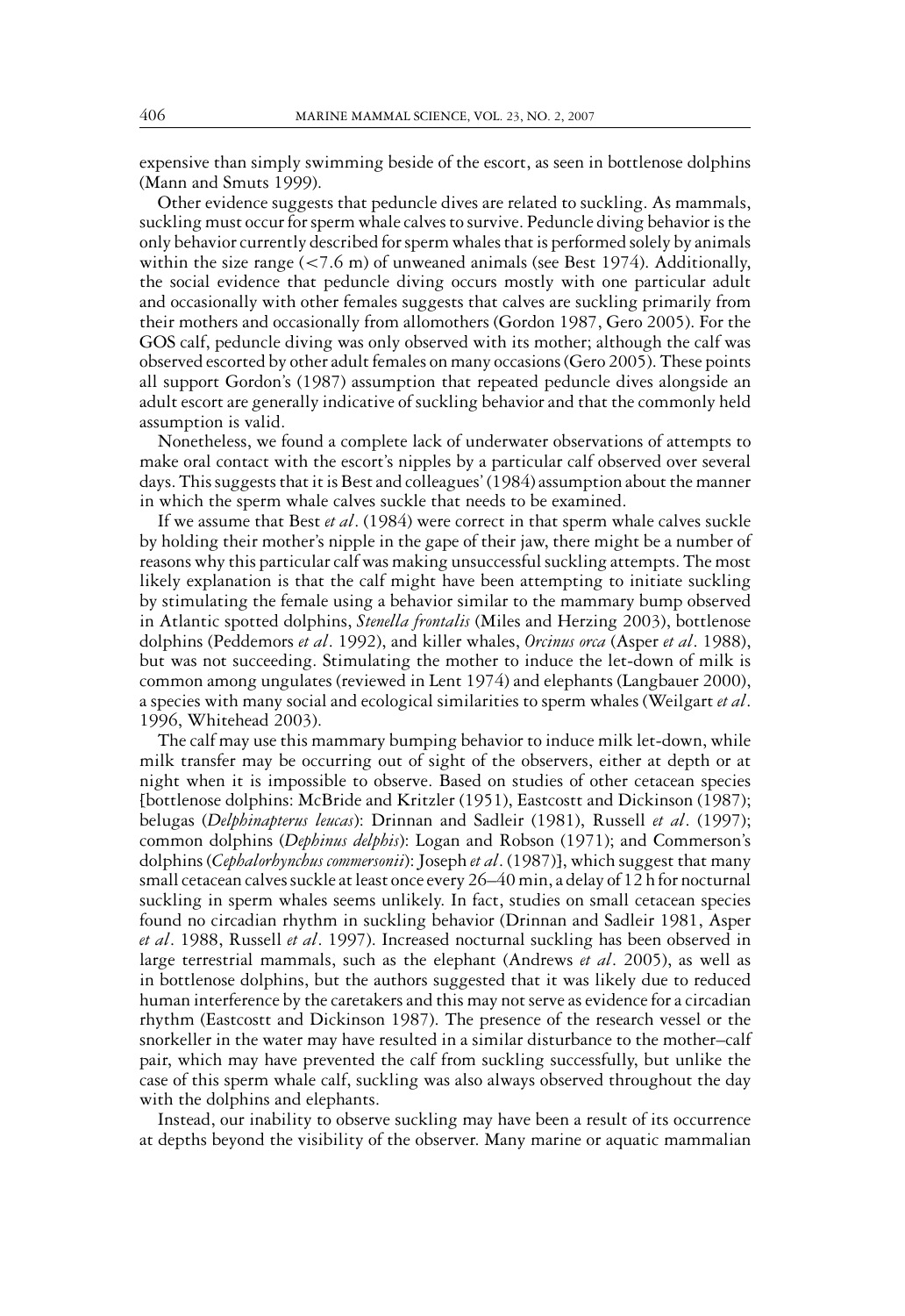species, including small cetaceans (McBride and Kritzler 1951, Logan and Robson 1971, Slijper 1979, Drinnan and Sadleir 1981, Eastcostt and Dickinson 1987, Joseph *et al*. 1987, Russell *et al*. 1997), mysticetes (Thomas and Taber 1984), manatees (Hartman 1979) and dugongs (Anderson 1984), as well as hippopotami (Brown 1924), nurse their young at or very near (within a few meters) the surface. This is thought to occur because young calves are only able to remain submerged for very short periods of time (Slijper 1979). Unlike the young of small cetaceans, sperm whale calves have been recorded making dives up to 320 m (Gordon 1987). As such, sperm whale calves are able to accompany their mother beyond an observable depth in order to suckle. However, in deep-diving cetaceans like the sperm whale, major physiological systems are shut down at depth, making it unlikely that suckling is occurring at great depths (Kooyman *et al*. 1981). Thus, it is potentially feasible that sperm whales may be suckling in a unique manner in which milk transfer occurs at depths beyond the visibility of observers but shallower than depths which are physiologically challenging. But why, in contrast to other cetaceans, would sperm whale suckling occur at depth where they must deal with the effects of pressure, breath-holding, and oxygen management when there appears to be little reason for suckling to not occur at the surface?

If suckling is not occurring solely overnight or at depth, the question remains why successful suckling was not observed. As sperm whales are estimated to suckle until they are about 2 yr old (Best *et al*. 1984), it is extremely unlikely that a sperm whale calf estimated to be 3 mo old based on its size was already weaned, and peduncle diving is only seen from calves.

Alternatively, successful suckling and the ingestion of milk may have occurred during these underwater observations but through the nasal passage rather than the mouth. We saw that the calf repeatedly pushed its blowhole onto the genital area of their mother. Based on these observations, we suggest that sperm whale calves may suckle by placing their blowhole to their escort's nipple and ingesting milk *via* active ejection by the adult into the nasal passages. Although most cetaceans grasp the nipple between their tongue and palate, it seems unlikely that sperm whales can do so due to the unique shape of their head and reduced, under-slung lower jaw (Slijper 1979). If this proposed suckling method were occurring, it would be an adaptation unique to sperm whales and a novel method of suckling not previously described for any other mammalian species.

Although seemingly unlikely, nasal suckling may be anatomically possible for sperm whales. We suggest that the process proceeds as follows: The calf presses its blowhole firmly against its mother's nipple. Milk is then actively ejected by the mother, as in other cetaceans (Slijper 1979), filling the calf's left nasal passage. As the calf disengages, the blowhole is sealed and milk is retained in the nasal passage between the blowhole and the nasopharynx by the intranarial larynx, often called the "goosebeak" due to its goose head-like appearance (Slijper 1979), and the palatopharyngeal sphincter that surrounds the larynx and separates the nasal passages from the oral cavity (Reidenberg and Laitman 1987). Finally, upon surfacing, the calf is able to allow the passage of milk from the nasal passages to the mouth by either withdrawing the goosebeak from its intranarial position or by dilating the palatopharyngeal sphincter.

It was suggested previously that sperm whales may have a unique ability to take in fluids through their blowhole and into their nasal passages (Clarke 1970, 1978). We suggest that the milk would pass through the left nasal passage as it bypasses the sound production mechanisms and connects directly from the blowhole to the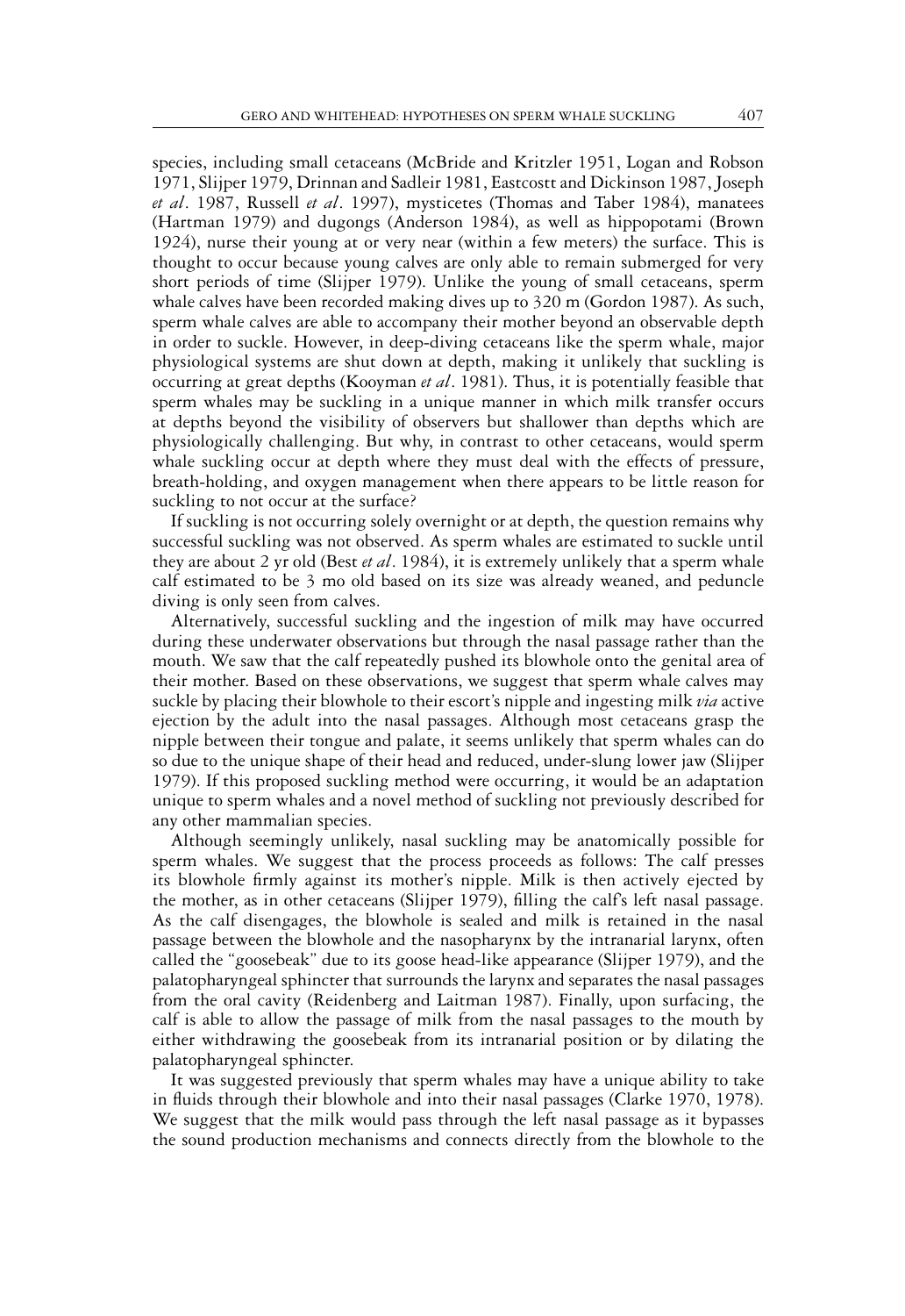nasopharynx (Wahlberg *et al*. 2005). Even though the nasal anatomy of the sperm whale is homologous to that of other odontocetes, Wahlberg *et al*. (2005) found that sperm whales have the ability to use their left and right nasal passage independently of each other, such that they are able to breath through the left nasal passage while producing vocalizations with the right.

The position of the pharynx and larynx in the neck or head is the principal determinant in a mammal's ability to swallow, breath, and vocalize (Crelin 1976, Laitman *et al*. 1977). The odontocete nasopharynx and intranarial larynx likely evolved in order to separate the digestive and respiratory systems and to allow for the production of vocalizations while ingesting food (Reidenberg and Laitman 1987, Cranford *et al*. 1996). We suggest that this novel suckling method resulted as a by-product of the selection for the spermaceti organ and the development of a large nasal complex that led to an inability to suckle, or a difficulty in suckling, in a manner common in other cetaceans. Thus nasal suckling became useful or necessary even though the anatomical structures of the nasopharynx and larynx, which existed in a shared ancestor of the sperm whales and the remaining odontocetes (Norris 1975, Cranford *et al*. 1996, Cranford 1999), evolved to prevent food entering the respiratory system. We suggest that the sperm whale may be able to withdraw the goosebeak, as in the Indus river dolphin (*Platanista gangetica minor*; Pilleri *et al*. 1976*a*, *b*; Pilleri 1979; Purves and Pilleri 1983), or dilate the sphincter, which surrounds it allowing milk down into the oral cavity.

The need to force the milk down to the esophagus from the sinuses when nasal suckling could explain why sperm whale calves repeatedly surface for air between short"suckling" dives, unlike in bottlenose dolphins (Mann and Smuts 1999), belugas (Drinnan and Sadleir 1981), and killer whales (Asper *et al*. 1988), which do not have to surface between suckling attempts or when switching mammaries. Other marine mammal calves that can remain submerged for longer periods of time (*e.g.*, manatees, *Trichechus manatus*; Hartman 1979, Slijper 1979) do not surface after each suckling attempt as seen in sperm whale calves.

This hypothesis should be treated with caution because the data were collected primarily from one calf over a 4-mo span; approximately one-sixth of the period during which sperm whale calves suckle (∼2 yr, Rice 1989). It is possible that sperm whale calves can suckle through either mouth or nose, with the preponderant method varying among calves or with age. Work is ongoing to collect film and photographic evidence of nasal or oral suckling during peduncle diving behavior. To date, much of the data replicates the behavior described here with calves pressing their blowholes to their escort's underbelly whether they were collected in the Azores, Dominica, the Sea of Cortez, or other locations, although a few observations suggest the calves may role onto their side while under their escorts. It is also important to note that we provide no evidence of milk transfer from the escort to the calf *via* the nasal passage. Attempts were made in the winter of 2006 to collect blow exudate from sperm whale calves to determine if milk proteins were present in the animal's blow. A hand-held 12-m pole with a collector at the tip was used to sample sperm whale calf blow, both while suckling and while resting at the surface for comparison. Unfortunately, no samples were successfully collected during the brief 1-mo field season, thus no advances could be obtained in this regard. Future work will also focus on discounting the disturbance explanation by exploring the correlation between distance from the research vessel and the behavior observed. A towed video array will be used to film subsurface behavior while minimizing disturbance and investigate what occurs after the mother–calf pair dive beyond the reach of human observers.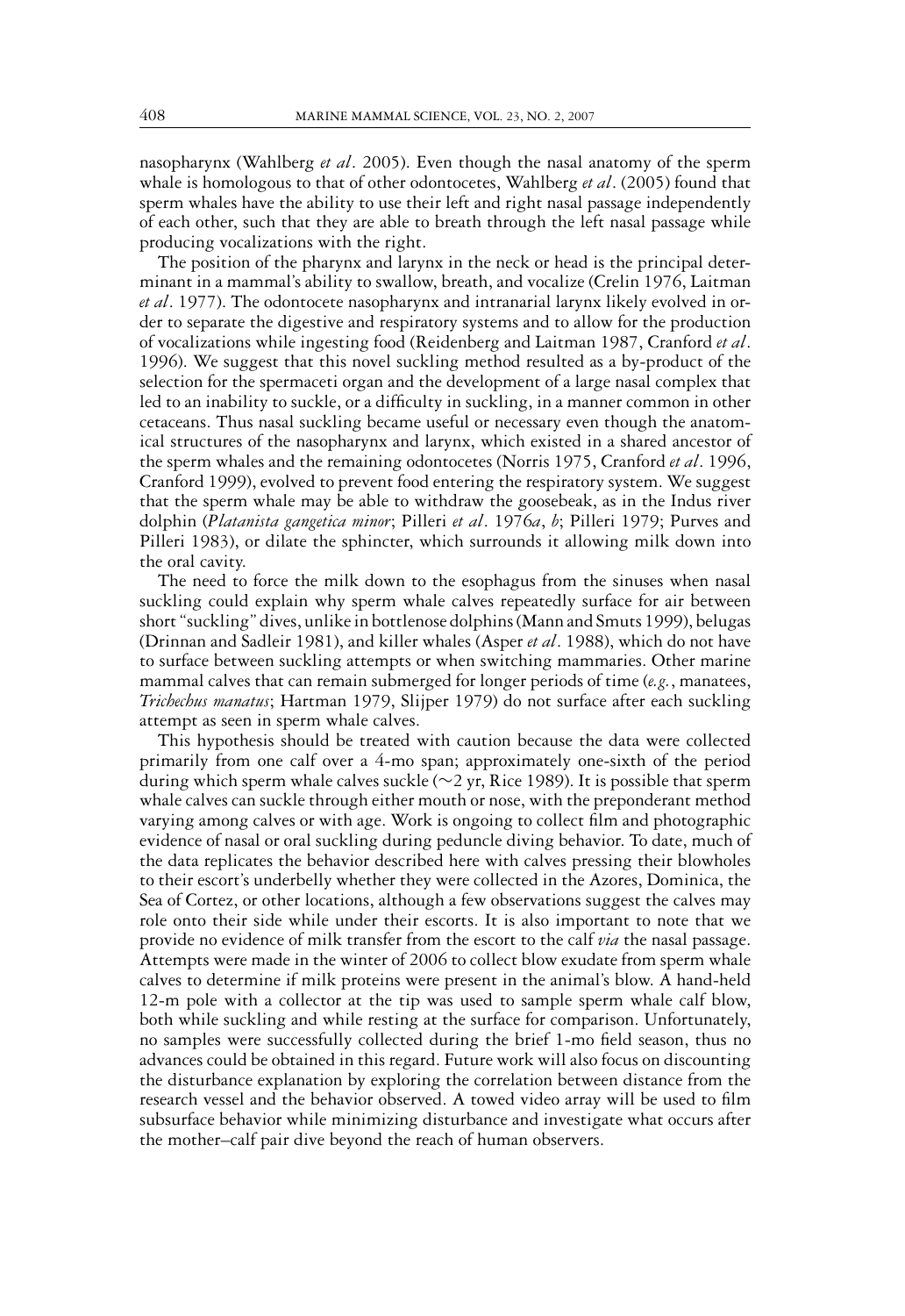Whether milk was being transferred successfully or not, individual sperm whale calves showed a preference for making peduncle dives from a particular side of the escort. Most bouts were consistently on one side, and switching sides was relatively rare. Although not quantified, other small cetaceans have been observed switching sides during suckling (Asper *et al*. 1988, Mann and Smuts 1999). Lateral asymmetries of behavior are common in both humans and non-human primates (Springer and Deutsch 1989, Bradshaw and Rogers 1993, Hopkins and Morris 1993). Behavioral asymmetries have also been identified in other cetaceans (Kasuya and Rice 1970, Hoese 1971, Caldwell and the Dolphin Project 1993, Clapham *et al*. 1995, Marino and Stowe 1997). This study finds a left-side bias in the apparent suckling attempts in sperm whales in both study areas; however, the duration of a given suckling attempt did not differ between sides. A strong lateral asymmetry could be taken as evidence of nasal suckling, given that the sperm whale's blowhole is displaced to the left; however, a larger data set will be required to show this with any certainty.

Due to obvious problems in observing these animals subsurface in the wild, our understanding of the behavior, development, and mother–calf interactions of these and other large whale calves is plagued by gaps. Here, we have begun to address those gaps while examining their apparent suckling behavior. Due to the sperm whales' complex social structure and intriguing combination of ecological and life-history traits, a more complete understanding of calf behavioral development is important and could give insight into the evolution of the matrilineal social units, deep-diving ability, and the development of the anatomically unique sperm whale nose.

#### **ACKNOWLEDGMENTS**

Research in Dominica was carried out under a scientific research permit (SCR 013/05-02) provided by the Ministry of Agriculture and Environment of Dominica. We would like to thank all of *Balaena*'s crew members; Paul Brodie for his expert opinion on the anatomical likelihood of nasal suckling and his kind words of encouragement in regards to bringing forward a hypothesis which at first seems unlikely; Tyler Schulz for providing the length measurements from his unpublished work; Dan Engelhaupt for his genetic analysis and Ron Burns at Northwoods DNA Inc. for completing much of the genetic lab work; members of the Read Lab at the Duke University Marine Laboratory for their hospitality while in North Carolina; Andrew Amour and the staff at the Anchorage Hotel and Dive Center for their kind support while in Dominica; the crews of the various whale watching groups in Dominica for their cooperation; and Vivien Hannon from Digital Media Services for her help cleaning up the underwater photographs. Don Bowen, Marty Leonard, Marie Auger-Méthé, Hilary Moors, and Lindy Weilgart each provided helpful comments on drafts. The manuscript was greatly improved by comments from three anonymous reviewers. This project was supported by operating and equipment grants to H. Whitehead from the Natural Sciences and Engineering Research Council of Canada (NSERC) and the Whale and Dolphin Conservation Society, to Luke Rendell from the U.K. Natural Environment Research Council, and S.Gero was supported during the course of this study by an NSERC Postgraduate Scholarship (PGS-M).

#### LITERATURE CITED

ALTMANN, J. 1974. Observational study of behavior: Sampling methods. Behavior 49:227– 267.

ANDERSON, P. K. 1984. Suckling in *Dugong dugong*. Journal of Mammalogy 65:510–511.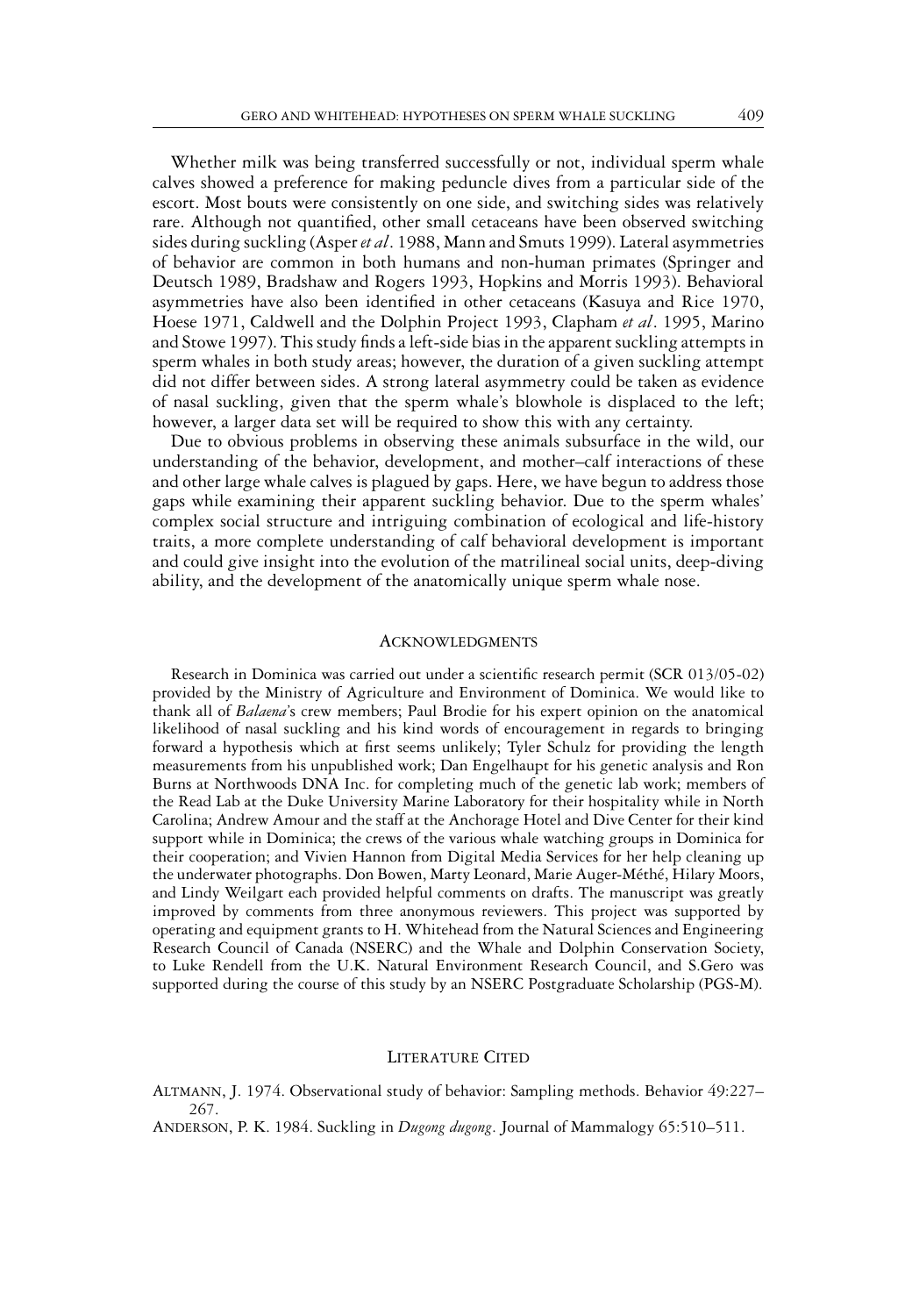- ANDREWS, J., A. MECKLENBORG AND F. B. BERCOVITCH. 2005. Milk intake and development in a newborn captive African elephant (*Loxodonta africana*). Zoo Biology 24:275– 281.
- ASPER, E. D., W. G. YOUNG AND M. T. WALSH. 1988. Observations on the birth and development of a captive born killer whale. International Zoo Yearbook 27:295–304.
- ARNBOM, T. 1987. Individual identification of sperm whales. Report of the International Whaling Commission 37:201–204.
- ARNBOM, T., AND H. WHITEHEAD. 1989. Observations on the composition and behavior of groups of female sperm whales near the Galapagos Islands. Canadian Journal of Zoology 67:1–7.
- BEALE, T. 1839. The natural history of the sperm whale. John van Voorst, London, UK.
- BENNETT, F. D. 1840. Narrative of a whaling voyage around the globe from the year 1833 to 1836. Richard Bentley, London, UK.
- BEST, P. B. 1974. The biology of the sperm whale as it relates to stock management. Pages 257–293 *in* W. E. Schevill, ed. The whale problem: A status report. Harvard University Press, Cambridge, MA.
- BEST, P. B., P. A. S. CANHAM AND N. MACLEOD. 1984. Patterns of reproduction in sperm whales, *Physeter macrocephalus*. Report of the International Whaling Commission (Special Issue 6):51–79.
- BÉRUBÉ, M., AND P. PALSBøLL. 1996. Identification of sex in cetaceans by multiplexing using ZFX and ZFY specific primers. Molecular Ecology 5:283–287.
- BRADSHAW, J., AND L. ROGERS. 1993. The evolution of lateral asymmetries, language, tool use, and intellect. Academic Press, San Diego, CA.
- BROWN, C. E. 1924. Rearing hippopotamuses in captivity. Journal of Mammalogy 5:243– 246.
- CALDWELL, M. C., AND THE DOLPHIN PROJECT. 1993. Observations of mudding by Georgia bottlenose dolphins. Tenth Biennial Conference on the Biology of Marine Mammals, Galveston, TX.
- CAMERON, E. Z., K. J. STAFFORD, W. L. LINKLATER AND C. J. VELTMAN. 1999. Suckling behavior does not measure milk intake in horses, *Equus caballus*. Animal Behavior 57:673–678.
- CLAPHAM, P. J., AND C. A. MAYO. 1987. Reproduction and recruitment of individually identified humpback whales, *Megaptera novaeangliae*, observed in Massachusetts bay, 1979– 1985. Canadian Journal of Zoology 65:2853–2863.
- CLAPHAM, P. J., E. LEIMKUHLER, B. K. GRAY AND D. K. MATTILA. 1995. Do humpback whales exhibit lateralized behavior? Animal Behavior 50:73–82.
- CLARKE, M. R. 1970. Function of the spermaceti organ of the sperm whale. Nature 228:873– 874.
- CLARKE, M. R. 1978. Buoyancy control as a function of the spermaceti organ in the sperm whale. Journal of the Marine Biology Association of the United Kingdom 58: 27–71.
- CLUTTON-BROCK, T. H. 1991. The evolution of parental care. Princeton University Press, Princeton, NJ.
- COWIE, A. T., S. J. FOLLEY, B. A. CROSS, G. W. HARRIS, D. JACOBSOHN AND K. C. RICHARD-SON. 1951. Terminology for use in lactational physiology. Nature 168:421.
- CRANFORD, T. W. 1999. The sperm whale's nose: Sexual selection on a grand scale. Marine Mammal Science 15:1133–1157.
- CRANFORD, T. W., M. AMUNDIN AND K. S. NORRIS. 1996. Functional morphology and homology in the odontocete nasal complex: Implications for sound generation. Journal of Morphology 228:223–285.
- CRELIN, E. S. 1976. Development of the upper respiratory system. CIBA Foundation Symposium 28:3–26.
- DRINNAN, R. L., AND R. M. F. S. SADLEIR. 1981. The suckling behavior of a captive beluga (*Delphinapterus leucas*) calf. Applied Animal Ethology 7:179–185.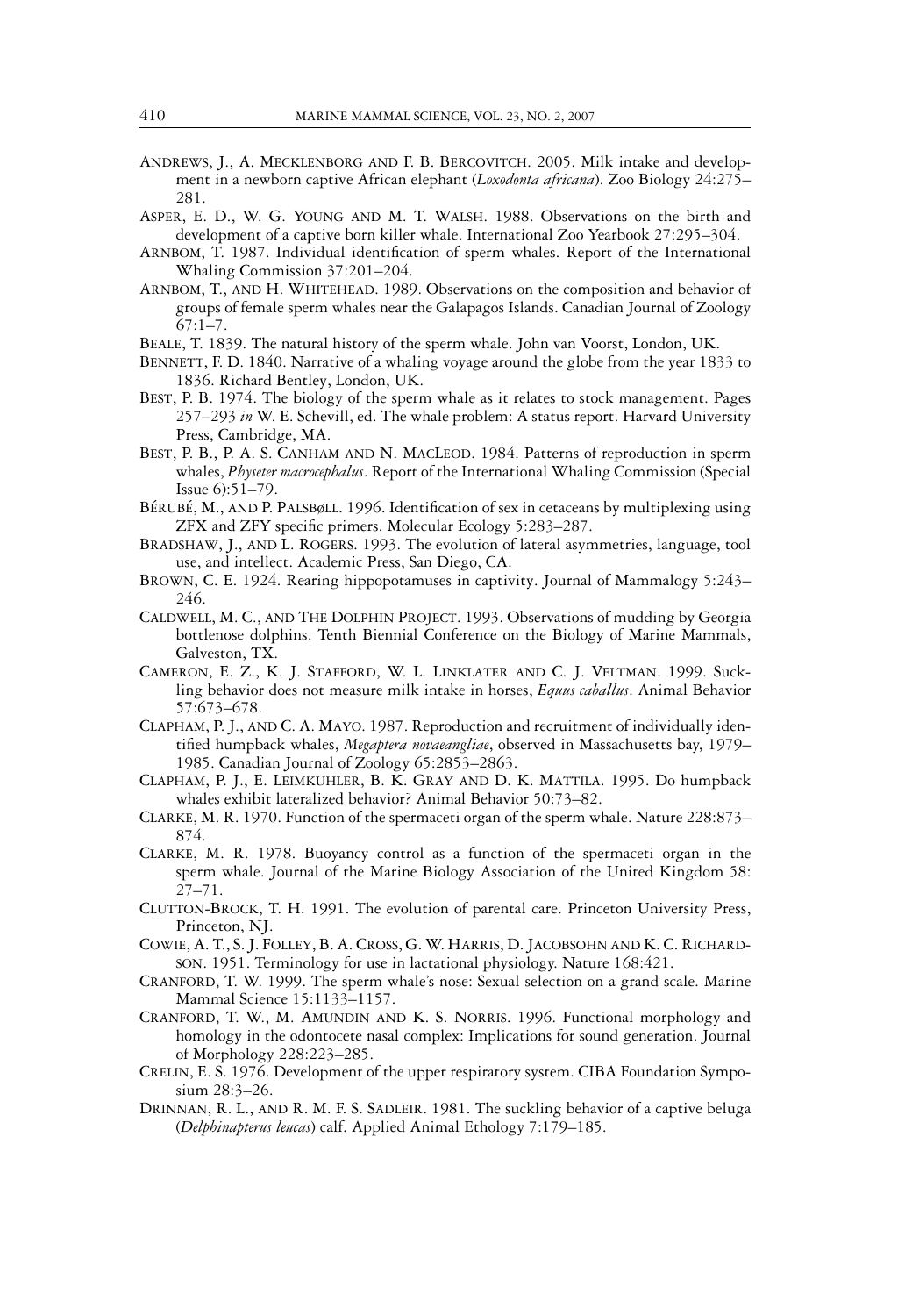- DUFAULT, S., AND H. WHITEHEAD. 1993. Assessing the stock identity of sperm whales in the eastern equatorial pacific. Report of the International Whaling Commission 43:469– 475.
- EASTCOSTT, A., AND T. DICKINSON. 1987. Underwater observations of the suckling and social behavior of a newborn bottlenosed dolphin (*Tursiops truncatus*). Aquatic Mammals 13:51–56.
- GERO, S. 2005. Fundamentals of sperm whale societies: Care for calves. M.Sc. thesis, Department of Biology, Dalhousie University, Halifax, NS, Canada. 99 pp.
- GORDON, J. C. D. 1987. Sperm whale groups and social behavior observed off Sri Lanka. Report of the International Whaling Commission 37:205–217.
- GORDON, J. C. D. 1991*a*. The World Wildlife Fund's Indian Ocean sperm whale project: An example of cetacean research within the Indian Ocean Sanctuary. Pages 219–239 *in* S. Leatherwood and G. P. Donovan, eds. Cetaceans and cetacean research in the Indian Ocean Sanctuary. UNEP Technical Report Number 3, Nairobi, Kenya.
- GORDON, J. C. D. 1991*b*. Evaluation of a method for determining the length of sperm whales (*Physeter macrocephalus*) for their vocalizations. Journal of Zoology (London) 224:301– 341.
- GORDON, J. C. D., A. MOSCROP, C. CARLSON, S. INGRAM, R. LEAPER, J. MATTHEWS AND K. YOUNG. 1998. Distribution, movements, and residency of sperm whales off the Commonwealth of Dominica, Eastern Caribbean: Implications for the development and regulation of the local whalewatching industry. Report of the International Whaling Commission 48:551–557.
- GUBBINS, C., B. MCCOWAN, S. K. LYNN, S. HOOPER AND D. REISS. 1999. Mother-infant spatial relations in captive bottlenose dolphins, *Tursiops truncatus*. Marine Mammal Science 15:751–765.
- HARTMAN, D. 1979. Ecology and behavior of the manatee (*Trichechus manatus*) in Florida. Special Publications of the American Society of Mammalogists 5:1–153.
- HOESE, H. D. 1971. Dolphin feeding out of water in a salt marsh. Journal of Mammalogy 52:222–223.
- HOPKINS, W. D., AND R. D. MORRIS. 1993. Handedness in great apes: A review of findings. International Journal of Primatology 14:1–25.
- JOSEPH, B. E., J. E. ANTRIM AND L. H. CORNELL. 1987. Commerson's dolphin (*Cephalorhynchus commersonii*): A discussion of the first live birth within a marine zoological park. Zoo Biology 6:69–77.
- KASUYA, T., AND D. W. RICE. 1970. Note on baleen plates and on arrangement of parasitic barnacles of gray whale. Scientific Report of the Whales Research Institute, Tokyo 22:39–43.
- KLEIMAN, D. G., AND J. R. MALCOLM. 1981. The evolution of male paternal investment in mammals. Pages 347–387 *in* D. J. Gubernick and P. H. Klopfer, eds. Parental care in mammals. Plenum Press, New York, NY.
- KLOPFER, P. H. 1981. Origins of parental care. Pages 1–13 *in* D. J. Gubernick and P. H. Klopfer, eds. Parental care in mammals. Plenum Press, New York, NY.
- KOOYMAN, G. L., M. A. CASTELLINI AND R. W. DAVIS. 1981. Physiology of diving marine mammals. Annual Review of Physiology 43:343–256.
- LAITMAN, J. T., E. S. CRELIN AND G. J. CONLOGUE. 1977. The function of the epiglottis in monkey and man. Yale Journal of Biology and Medicine 50:43–48.
- LANGBAUER, W. R. JR. 2000. Elephant communication. Zoo Biology 19:425–445.
- LENT, P. C. 1974. Mother-infant relationships in ungulates. Pages 14–55 *in* V. Geist and F. Walther, eds. The behaviour of ungulates and its relation to management. International Union for Conservation of Nature and Natural Resources, Morges, Switzerland.
- LOGAN, F. D., AND F. D. ROBSON. 1971. On the birth of a common dolphin (*Dephinus delphis*) in captivity. Zoologische Gaerten (Leipzig) 40:115–124.
- MANN, J. 1999. Behavioral sampling methods for cetaceans: A review and critique. Marine Mammal Science 15:102–122.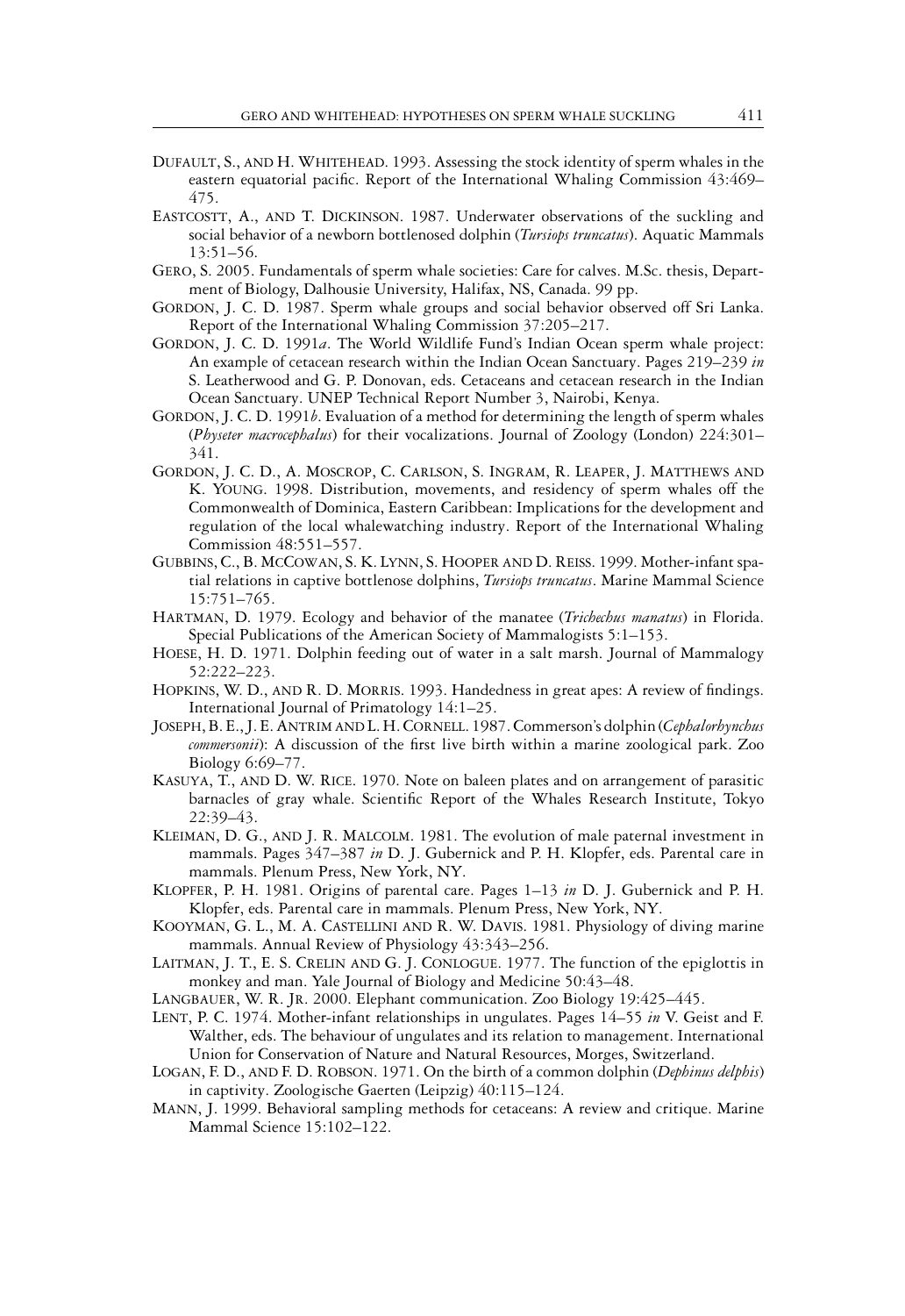- MANN, J., AND B. SMUTS. 1999. Behavioral development in wild bottlenose dolphin newborns (*Tursiops* sp.). Behavior 136:529–566.
- MARINO, L. AND J. STOWE. 1997. Lateralized behavior in two captive bottlenose dolphins (*Tursiops truncatus*). Zoo Biology 16:173–177.
- MCBRIDE, A. F., AND H. KRITZLER. 1951. Observations on pregnancy, parturition, and postnatal behavior in the bottle-nose dolphin. Journal of Mammalogy 32:251– 266.
- MILES, J. A., AND D. L. HERZING. 2003. Underwater analysis of the behavioural development of free-ranging Atlantic spotted dolphin (*Stenella frontalis*) calves (birth to 4 years of age). Aquatic Mammals 29:363–377.
- NORRIS, K. S. 1975. Cetacean biosonar: Part 1—anatomical and behavioural studies. Pages 215–234 *in* D. C. Malins and J. R. Sargent, eds. Biochemical and biophysical perspectives in marine biology. Academic Press, New York, NY.
- NORRIS, K. S., AND J. H. PRESCOTT. 1961. Observations on Pacific cetaceans of California and Mexican waters. University of California Publications in Zoology 63:291–402.
- PEDDEMORS, V. M., M. FOTHERGILL AND V. G. COCKCROFT. 1992. Feeding and growth in a captive-born bottlenose dolphin *Tursiops truncatus*. South African Journal of Zoology 27(2):74–80.
- PILLERI, G. 1979. Sonar field patterns in cetaceans, feeding behaviour and the functional significance of the pterygoschisis. Pages 147–155 *in* G. Pilleri, ed. Investigations on Cetacea. Brain Anatomy Institute, Berne, Switzerland.
- PILLERI, G., K. ZBINDEN, M. GIHR AND C. KRAUS. 1976*a*. Sonar clicks, directionality of the emission field and echolocating behaviour of the Indus dolphin (*Platanista indi*, Blyth, 1859). Pages 13–43 *in* G. Pilleri, ed. Investigations on Cetacea. Brain Anatomy Institute, Berne, Switzerland.
- PILLERI, G., M. GIHR, P. E. PURVES, K. ZBINDEN AND C. KRAUS. 1976*b*. On the behaviour, bioacoustics and functional morphology of the indus river dolphin (*Platanista indi*, Blyth, 1859). Pages 72–88 *in* G. Pilleri, ed. Investigations on Cetacea. Brain Anatomy Institute, Berne, Switzerland.
- PURVES, P. E., AND G. PILLERI. 1983. Echolocation in whales and dolphins. Academic Press, New York, NY.
- REEVE, H. K., AND J. S. SHELLMAN-REEVE. 1997. The general protected invasion theory: Sex biases in parental and alloparental care. Evolutionary Ecology 11:357–370.
- REID, K., J. MANN, J. R. WEINER AND N. HECKER. 1995. Infant development in two aquarium bottle-nosed dolphins. Zoo Biology 14:135–147.
- REIDENBERG, J. S., AND J. T. LAITMAN. 1987. Position of the larynx in Odontoceti (toothed whales). The Anatomical Record 218:98–106.
- RICE, D. W. 1989. Sperm Whale *Physeter macrocephalus* Linnaeus, 1758. Pages 177–233 *in* S. H. Ridgway and R. Harrison, eds. Handbook of marine mammals. Volume 4. Academic Press, London, UK.
- RUSSELL, J. M., J. S. SMINONOFF AND J. NIGHTINGALE. 1997. Nursing behaviors of beluga calves (*Delphinapterus leucas*) born in captivity. Zoo Biology 16:247–262.
- SLIJPER, E. J. 1979. Whales. Cornell University Press, Ithaca, NY.
- SPRINGER, S. P., AND G. DEUTSCH. 1989. Left brain, right brain. W. H. Freeman, New York, NY.
- THOMAS, P. O., AND S. M. TABER. 1984. Mother-infant interaction and behavioral development in southern right whales, *Eubalaena australis*. Behaviour 88:42–60.
- WAHLBERG, M., A. FRANTZIS, P. ALEXIADOU, P. T. MADSEN AND B. MOHL. 2005. Click production during breathing in a sperm whale (*Physeter macrocephalus*). Journal of the Acoustical Society of America 118:3404–3407.
- WEILGART, L. S., AND H. WHITEHEAD. 1986. Observations of a sperm whale (*Physeter catodon*) birth. Journal of Mammalogy 67:399–401.
- WEILGART, L., H. WHITEHEAD AND K. PAYNE. 1996. A colossal convergence. American Scientist 84:278–287.